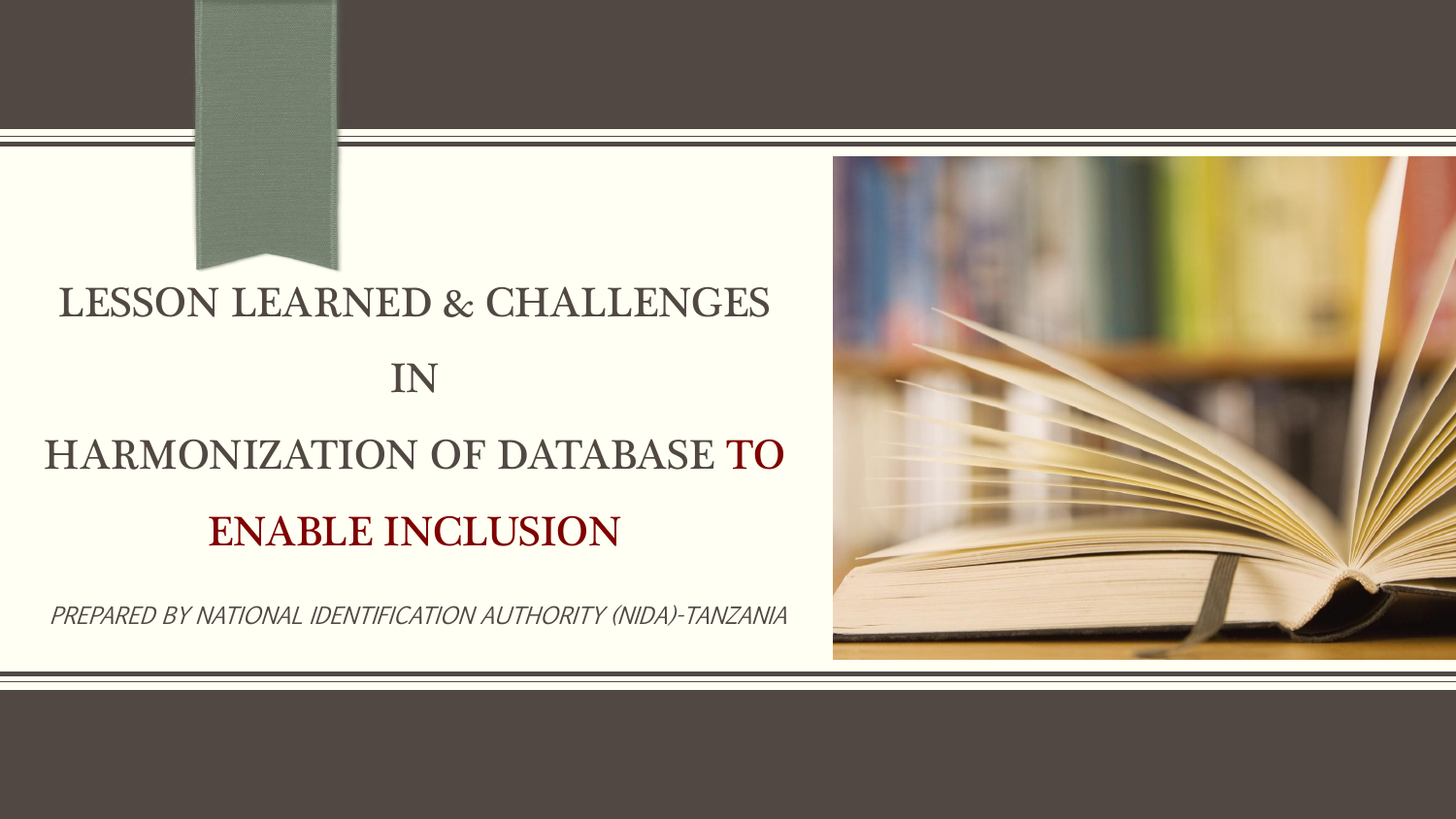## Purpose Of Presentation

The purpose of this presentation is:

- To present the Tanzanian Approach to integrated and harmonizing of Identity Management System with other systems.
- § To present Tanzanian Approach to increase the number of records in the Identity Management System.
- To Present the lessons learned on approaches above.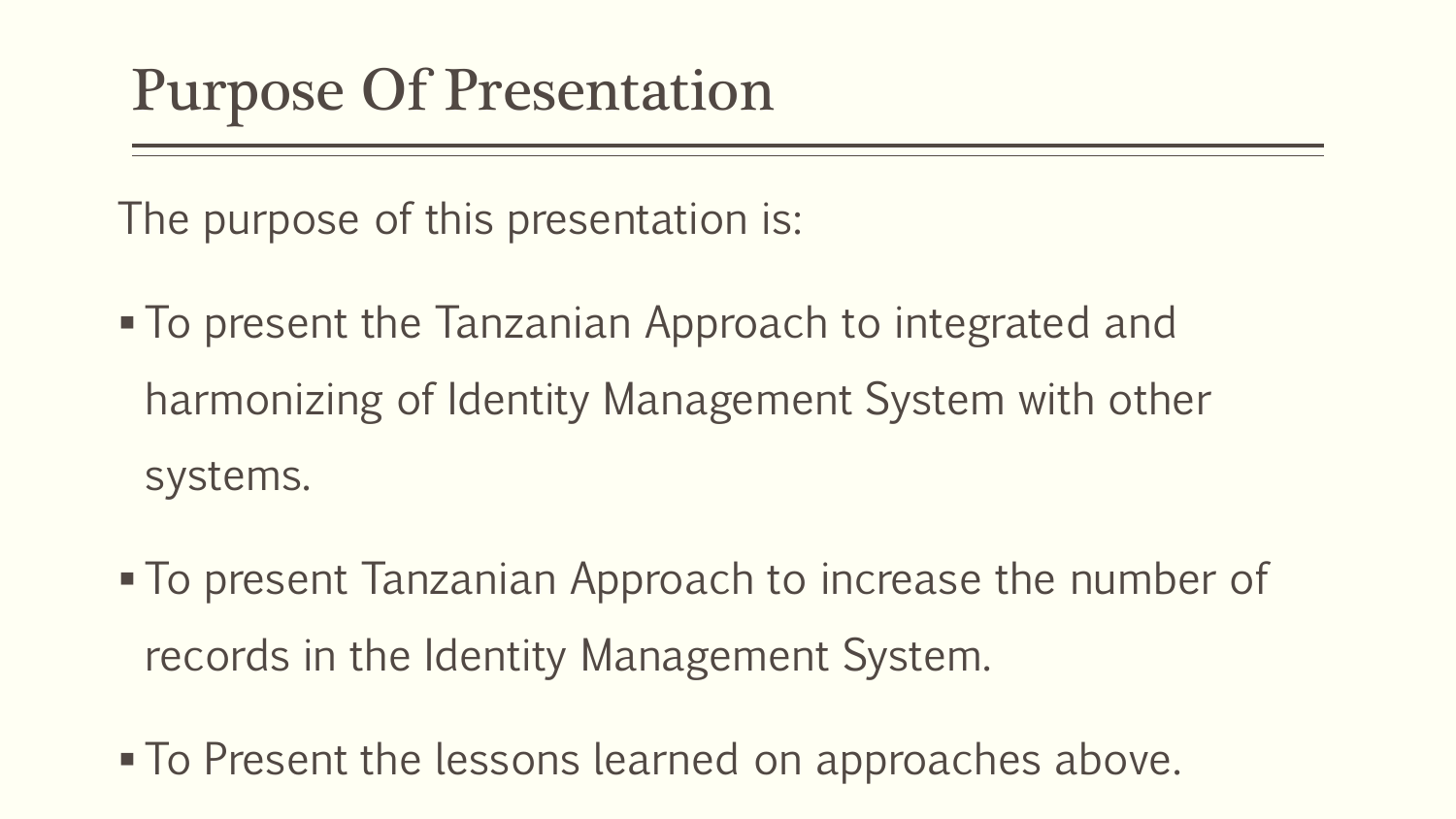### Background Of Tanzania National Identification

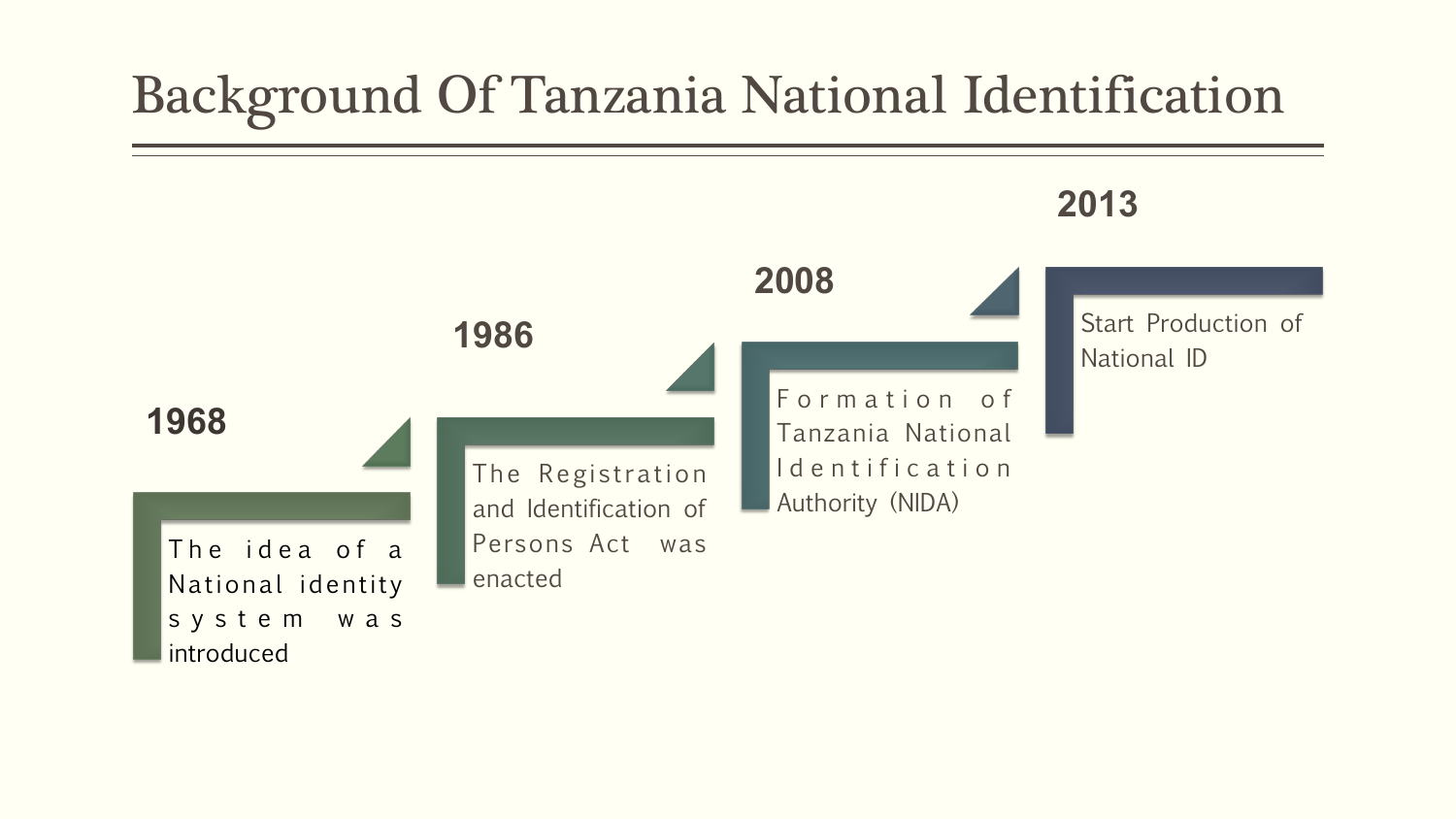## Key components of Tanzania National ID Solution

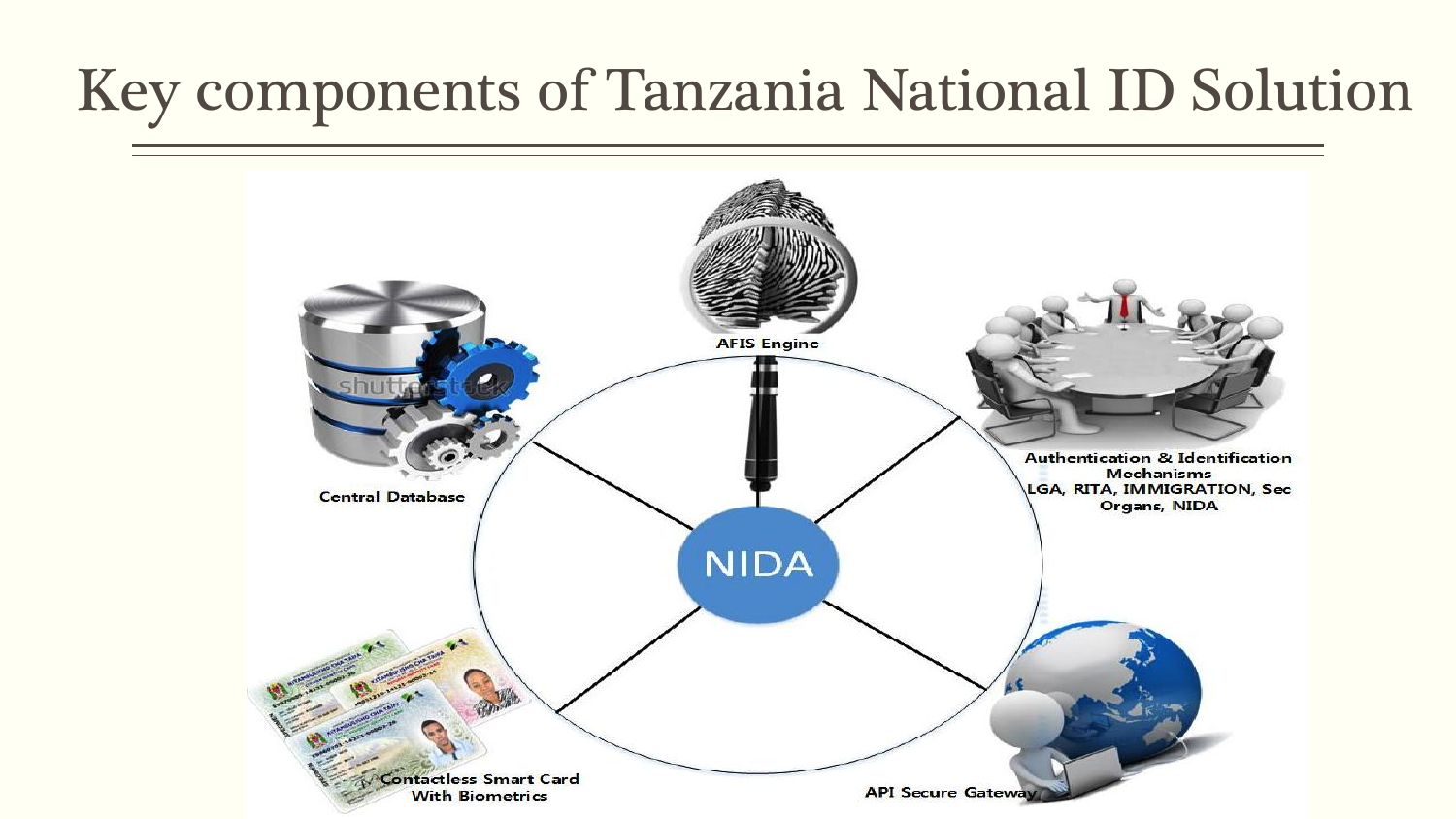# Why Harmonization?

- Increasing availability of separated Identity databases (Tax Payer Identification, Driving License, Civil Registers, Voter ID, Heath insurance etc.) and share information.
- Connecting the existing silos.
- § Forming a common platform that can be utilized by various stakeholders in service delivering.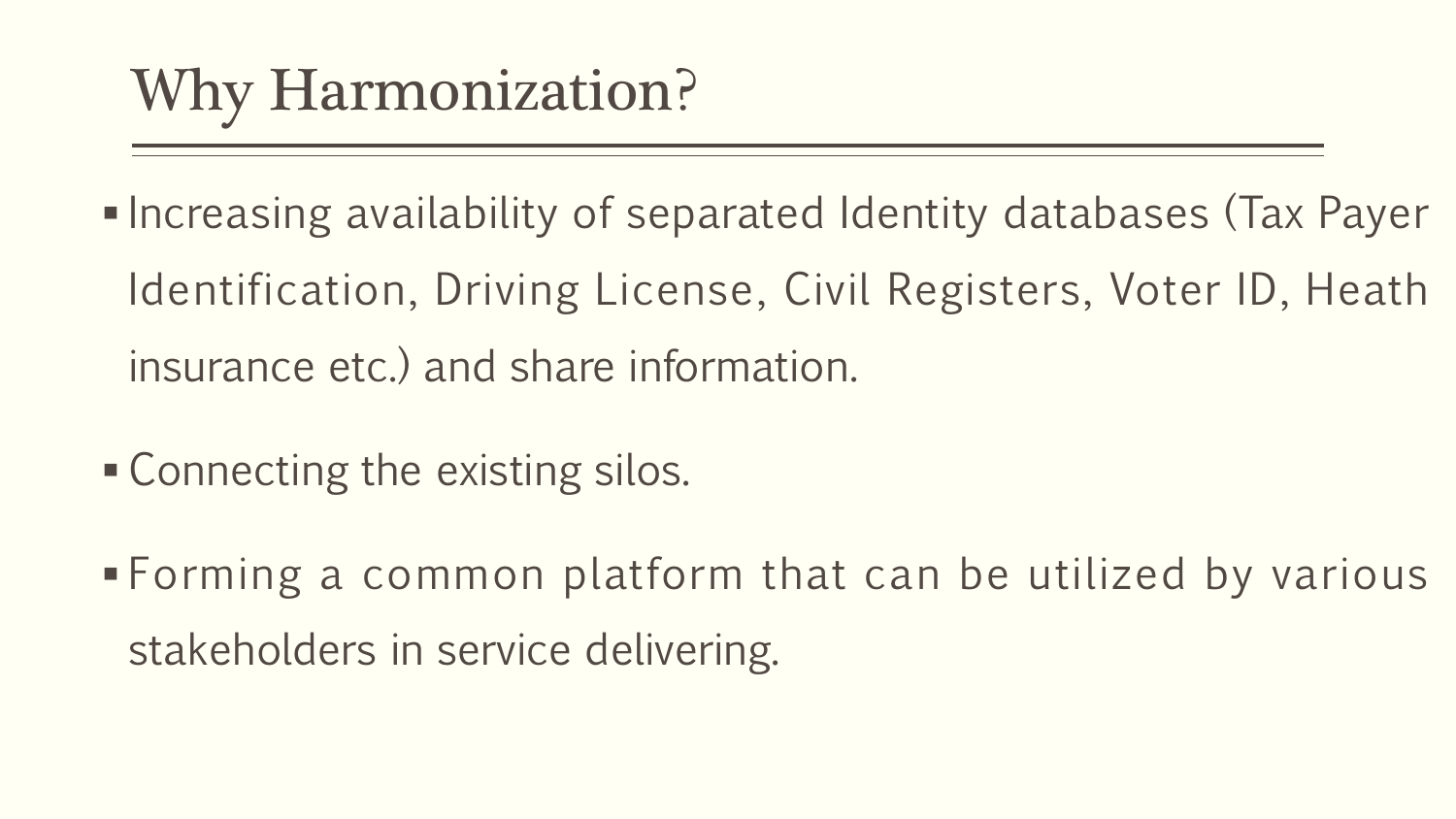#### Data Harmonization Challenges in Tanzania and Other African Countries

■ DATA SILOS

- Most of organizations have incompatible or unintegrated data systems.

§ NOT HAVING ATALL

- Some organizations doesn 't have data system to integrate with or limited to specific organization.

• MATURITY OF THE SYSTEM

- Different levels of available data systems hinders the harmonization process.

**■ UNIONS MATTERS** 

- Some of the Institution are not operating on both sides of the country.

§ VENDOR ORIENTED

- Data systems have been confined and locked to specific vendor design and usage.

■ LEGAL CHALLENGES

Not having a common policy and laws to govern registrations processes across institutions.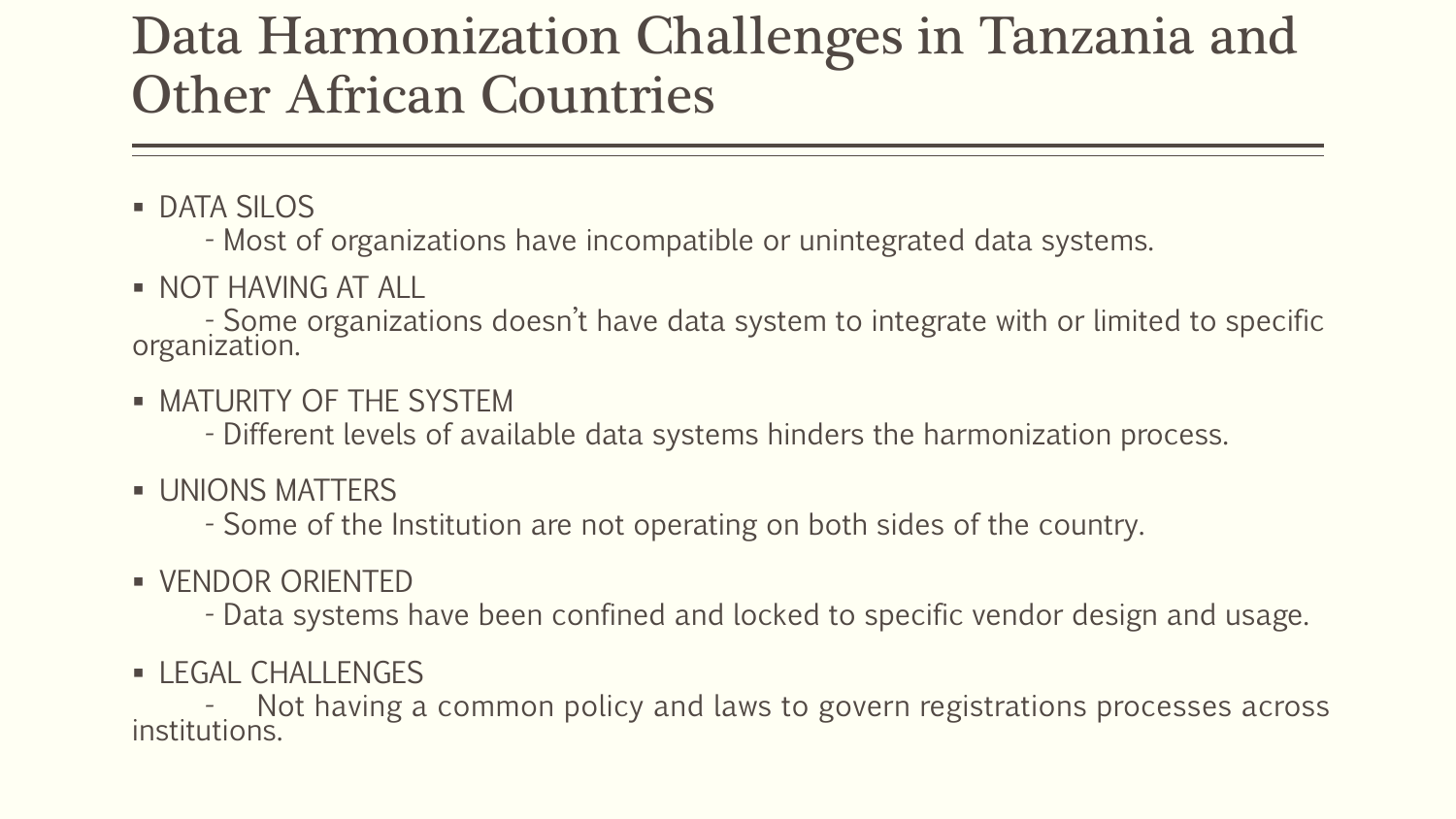### What has been done so far?

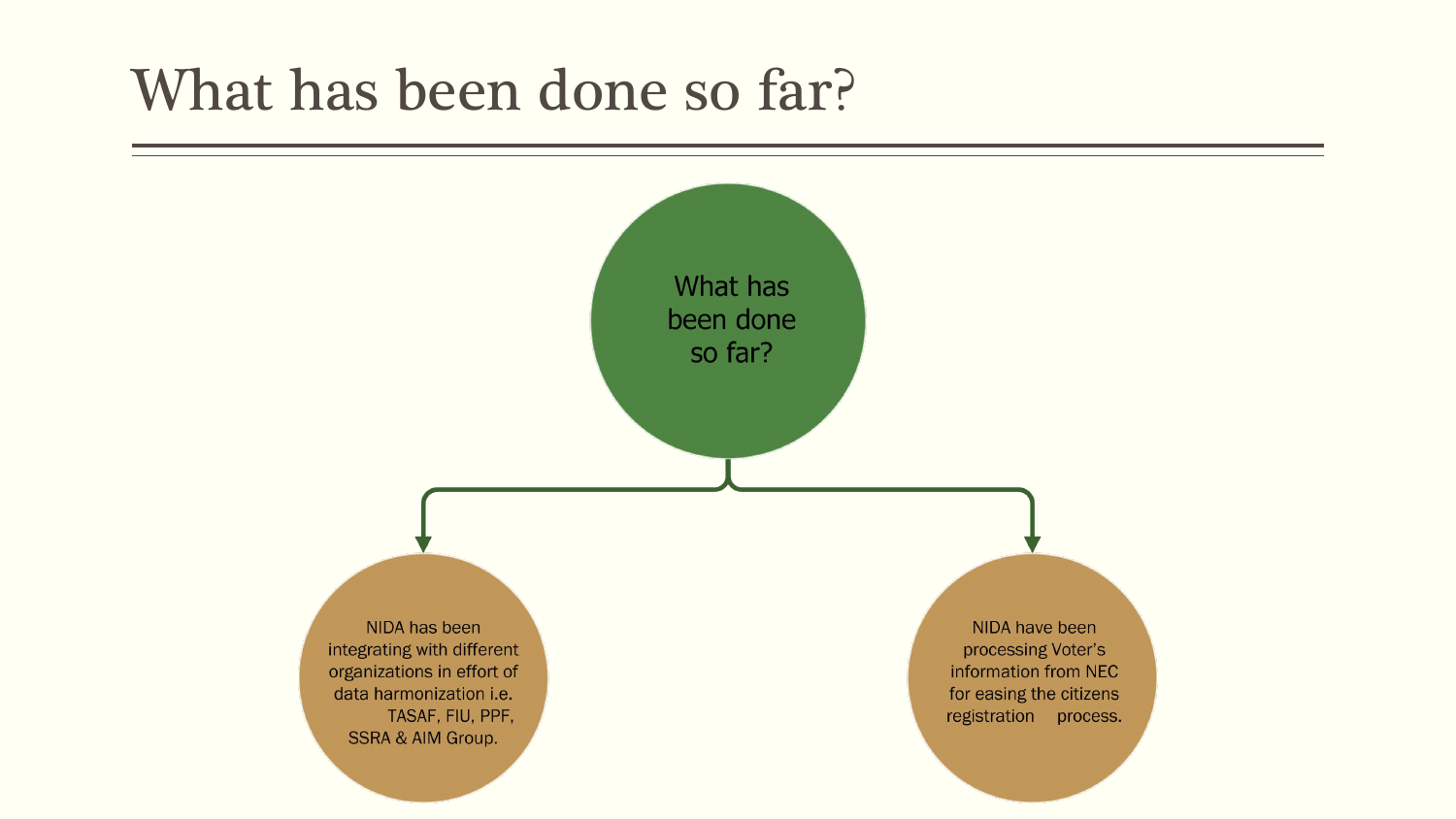## Challenges On Integrating with Other Database.

- § Development of standard protocols for integration e.g. APIs
- Database Security considerations
- Issues of database rights read/ write?
- In some cases, it may need re-engineering of the processes to enable seamless integration e.g. TASAF database integration with NIDA requires re-engineering at TASAF end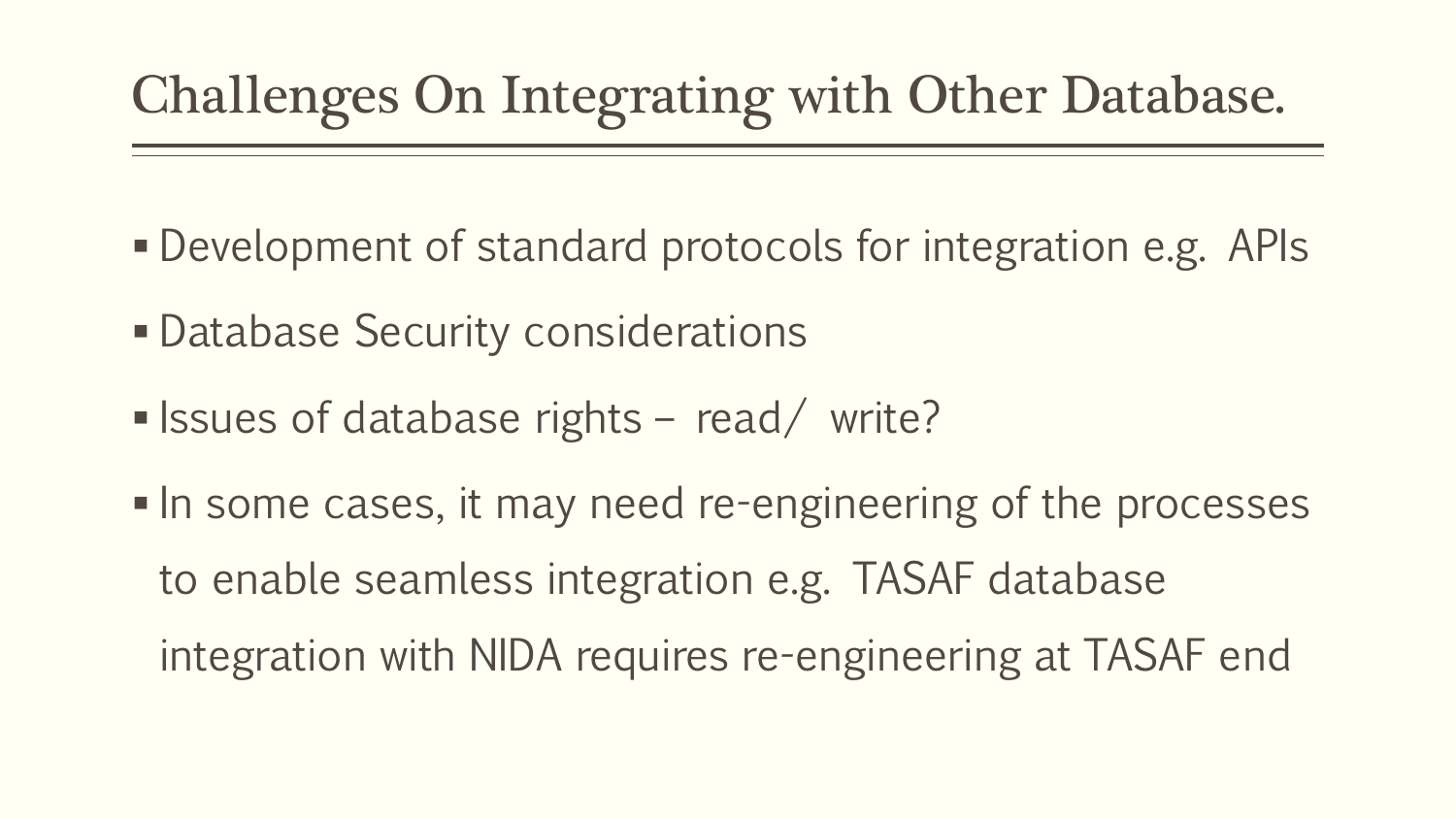# Challenges On Migrating Databases

- § Different data structures
- Different types of data fields and data field validation procedures/ accuracy issues
- Differences in the Registration and other Business Processes
- § Different database owners do not want to loose control of their databases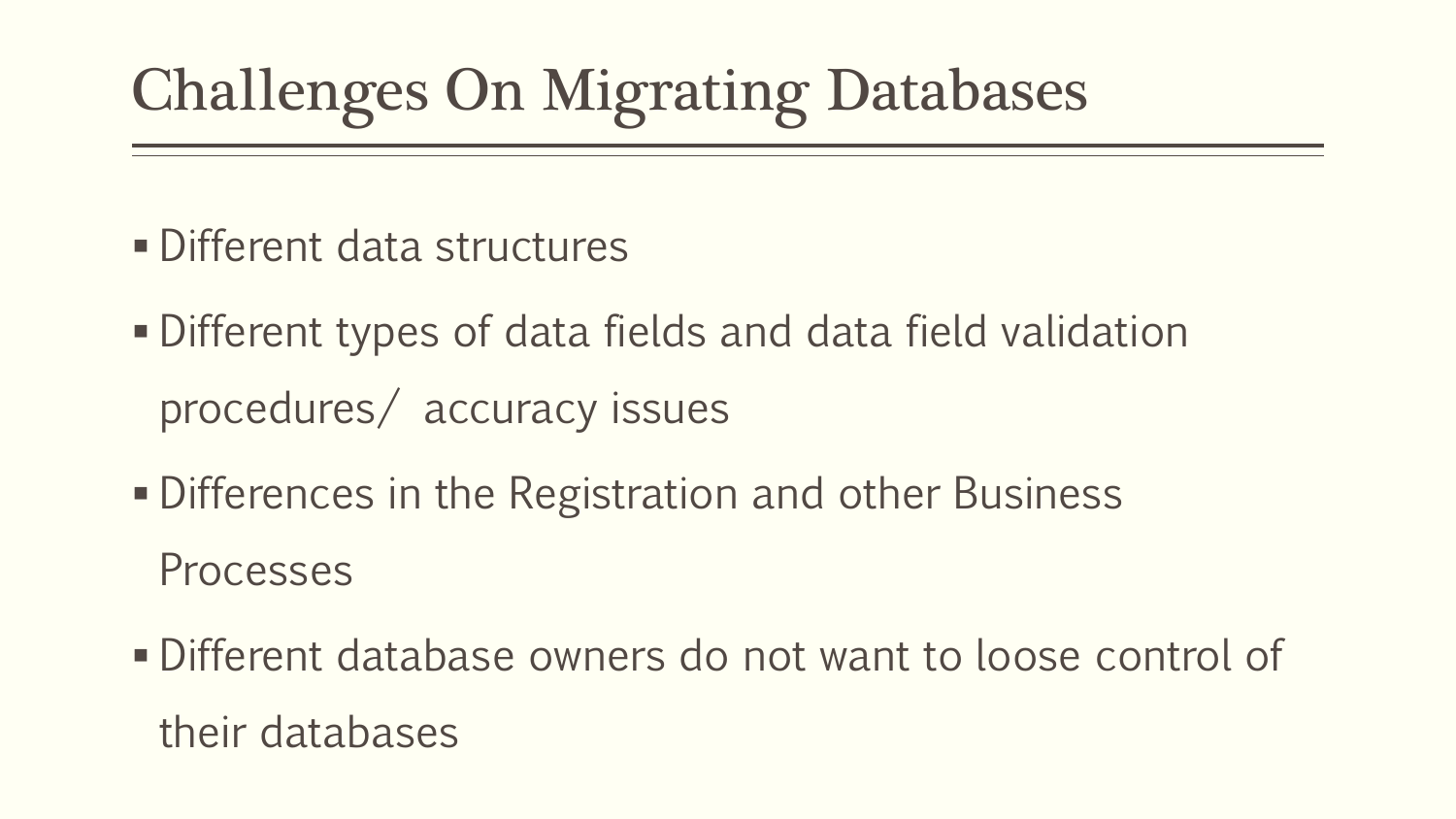### Lessons Learned

- Converging registration efforts and formation of a common platform reduce registration and operations costs rapidly.
- Service delivery and governance of the harmonized and integrated infrastructures is much effective.
- Identifying and Inclusion of the vulnerable population give them access to multiple service and rights.
- § Systems designing, technology involved and business processes should focus on the local environment requirement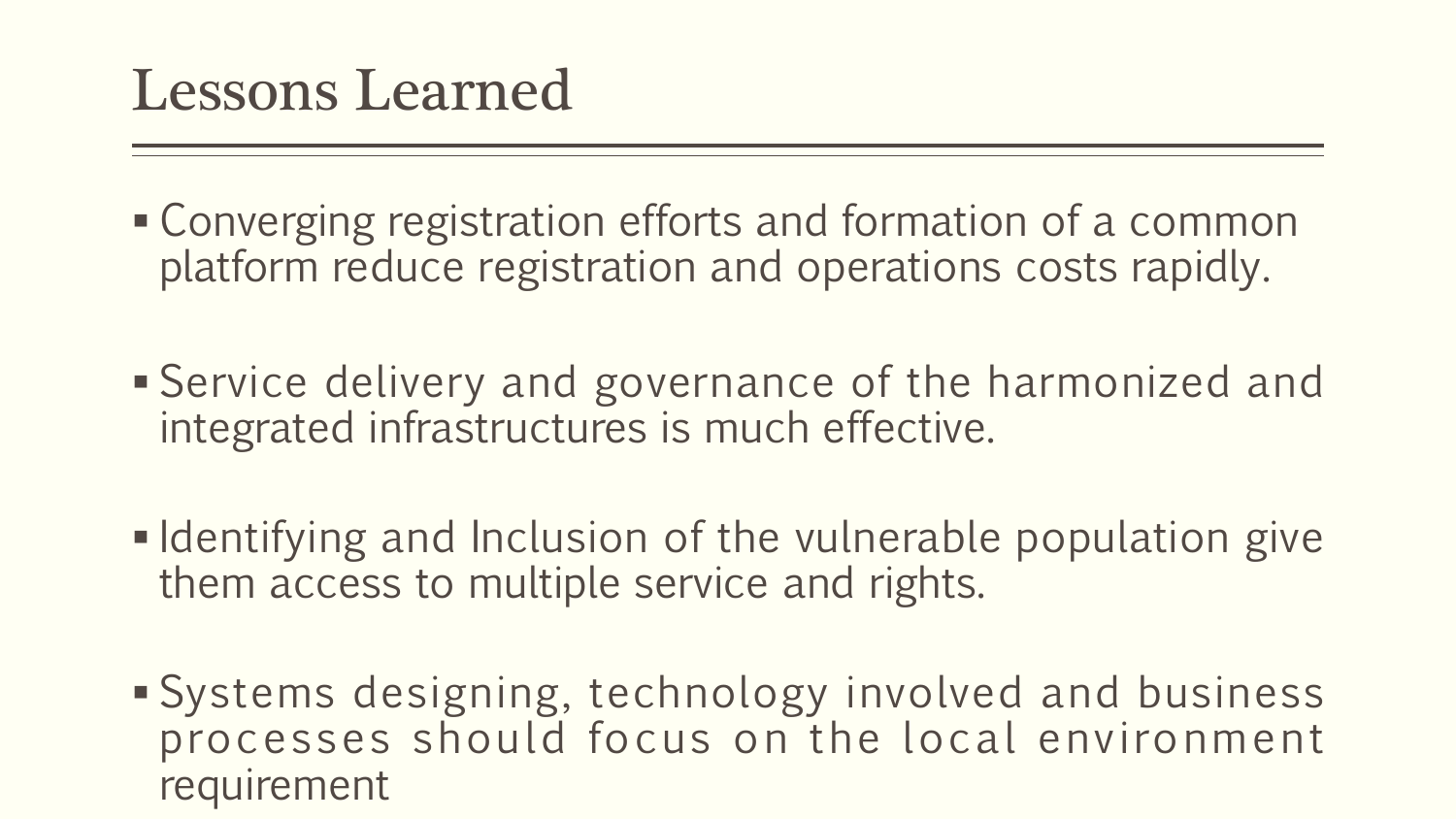In Africa most of us like to chase rabbits but in the implementation of the National Identification infrastructures and building common platforms we should not chase so many rabbits at the same time.

Instead we should FOCUS, focus on our implementation environments, focus on the founding ideas, focus on the suitable technology for the local requirements and above all we should focus on the inclusion of everyone.